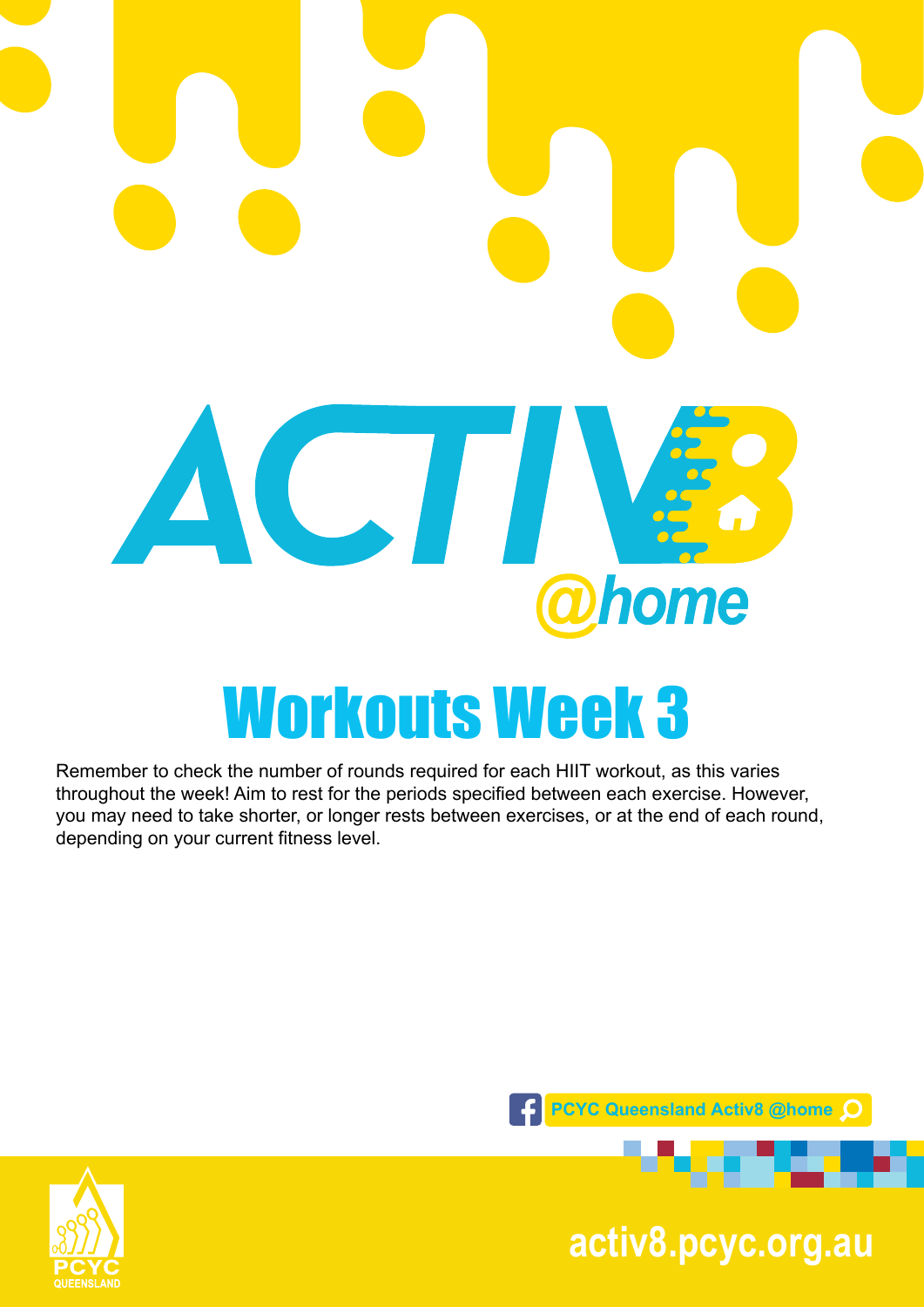

If available, use an exercise mat when performing renegade rows, bicycles, push ups with rotation, butterfly sit ups, left or right leg raised planks and glute bridges. Alternatively, perform these exercises over a on-slip rug or carpeted area, if possible, as a safety precaution. You can challenge yourself further by using dumbbells or substitute weights when performing renegade rows! You can perform dips without designated dip bars, like you would find in the gym. Consider alternative, sturdy options within the home, such as the steps of a staircase, or back of a chair.

| <b>Day 1 Exercises</b>        | <b>Interval</b> | <b>Seconds</b> | $\checkmark$ |
|-------------------------------|-----------------|----------------|--------------|
| Star Jumps                    | <b>Work</b>     | 30             |              |
|                               | Rest            | 10             |              |
| Squat Jumps                   | <b>Work</b>     | 30             |              |
|                               | Rest            | 10             |              |
| Renegade Row                  | <b>Work</b>     | 30             |              |
|                               | Rest            | 10             |              |
| <b>Bicycles</b>               | <b>Work</b>     | 30             |              |
|                               | Rest            | 10             |              |
| Push Up with Rotation         | <b>Work</b>     | 30             |              |
|                               | Rest            | 10             |              |
|                               | <b>Work</b>     | 30             |              |
| <b>Burpees</b>                | Rest            | 10             |              |
|                               | <b>Work</b>     | 30             |              |
| <b>Dips</b>                   | Rest            | 10             |              |
| <b>Butterfly Sit Ups</b>      | <b>Work</b>     | 30             |              |
|                               | Rest            | 10             |              |
| <b>Jumping Lunges</b>         | <b>Work</b>     | 30             |              |
|                               | Rest            | 10             |              |
| Left Leg Raised Plank         | <b>Work</b>     | 15             |              |
| <b>Right Leg Raised Plank</b> | <b>Work</b>     | 15             |              |
|                               | Rest            | 10             |              |
| <b>Glute Bridges</b>          | <b>Work</b>     | 30             |              |
|                               | Rest            | 10             |              |
| Left Lateral Lunge            | <b>Work</b>     | 15             |              |
| <b>Right Lateral Lunge</b>    | <b>Work</b>     | 15             |              |
|                               | Rest            | 180            |              |
| <b>Rounds</b>                 | $\overline{2}$  |                |              |

**F** PCYC Queensland Activ8 @home O



**pcyc.org.au**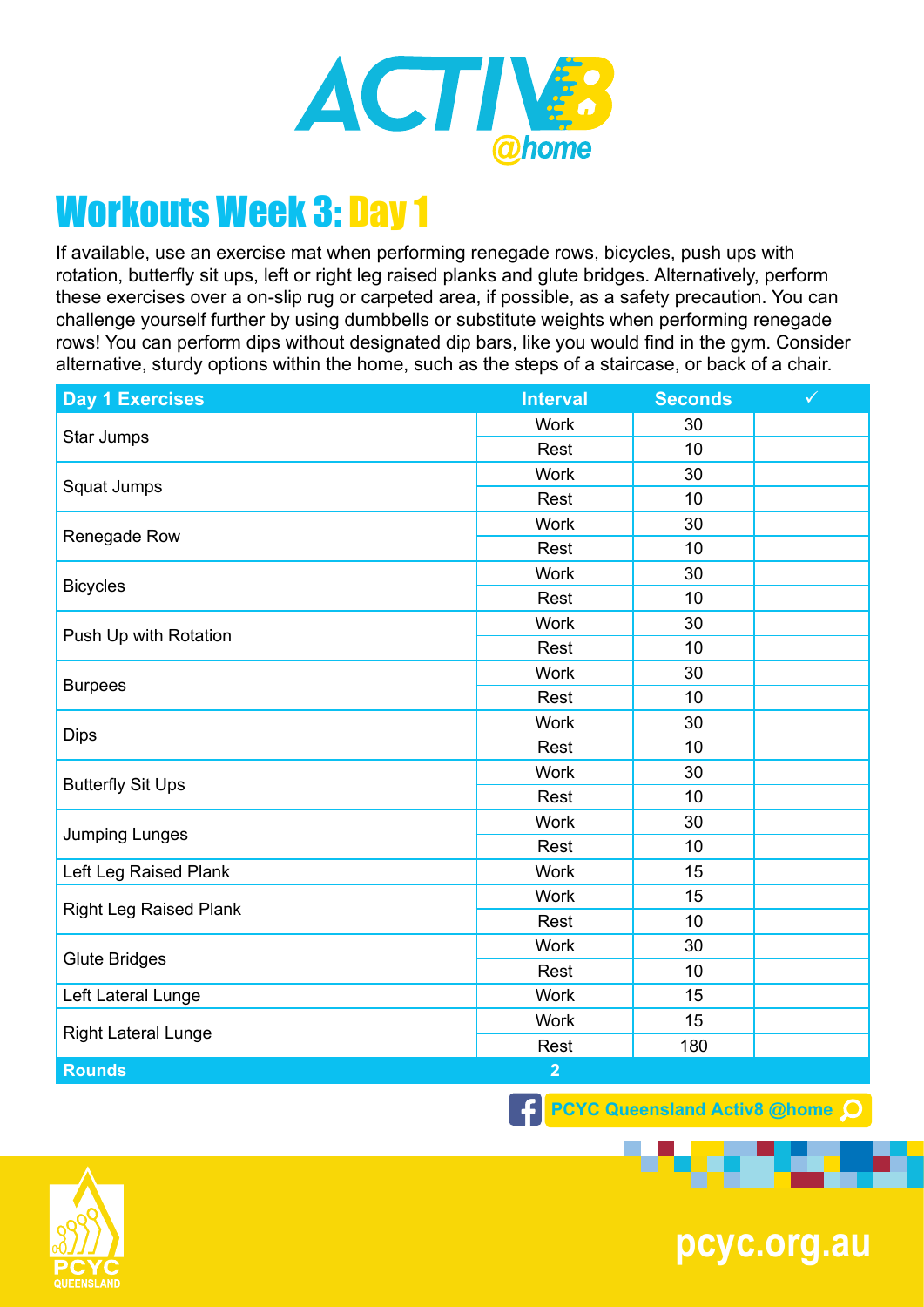

After integrating some new exercises you haven't done before in the Activ8 @home program during yesterday's HIIT workout, such as bicycles and butterfly sit ups, you should take the day to rest!

Can't wait to keep training? Check out the **PCYC Queensland Activ8 @home Facebook Group** for daily challenges, innovative exercise ideas and fitness inspiration!



**pcyc.org.au activ8.pcyc.org.au**

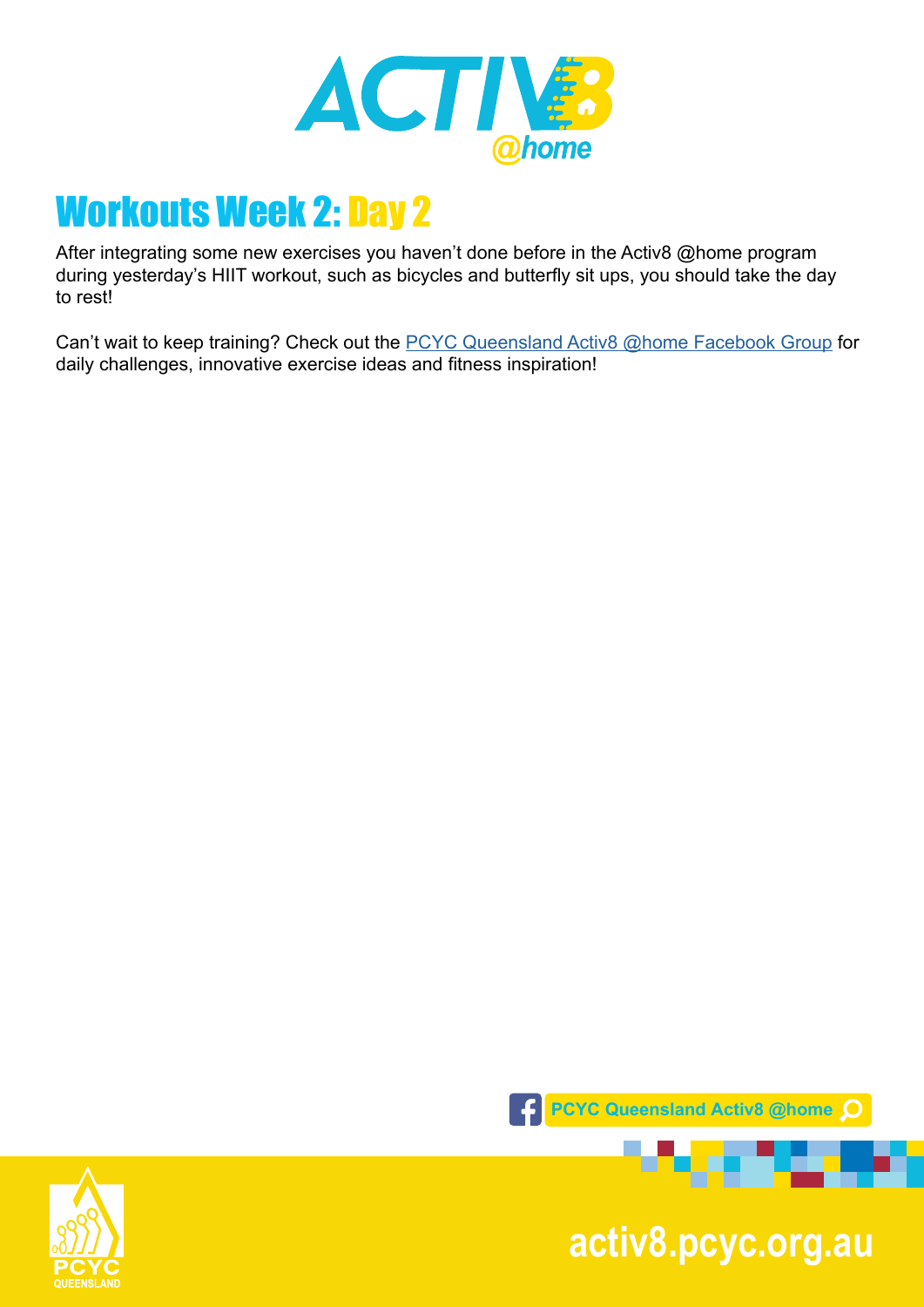

Regular planks, plus elbows to hands planks, push ups and mountain climbers should be done over an exercise mat if available. Otherwise, try using a non-slip mat, or carpeted area to increase safety.

| <b>Day 3 Exercises</b>       | <b>Interval</b>         | <b>Seconds</b> | $\checkmark$ |
|------------------------------|-------------------------|----------------|--------------|
| Plank                        | <b>Work</b>             | 45             |              |
|                              | Rest                    | 15             |              |
| Squats                       | <b>Work</b>             | 45             |              |
|                              | Rest                    | 15             |              |
| <b>Mountain Climbers</b>     | <b>Work</b>             | 45             |              |
|                              | Rest                    | 15             |              |
| <b>Wall Squats</b>           | <b>Work</b>             | 45             |              |
|                              | Rest                    | 15             |              |
|                              | <b>Work</b>             | 45             |              |
| <b>Elbows to Hands Plank</b> | Rest                    | 15             |              |
|                              | Work                    | 45             |              |
| Push Ups                     | Rest                    | 15             |              |
| Plank                        | <b>Work</b>             | 45             |              |
|                              | Rest                    | 15             |              |
|                              | <b>Work</b>             | 45             |              |
| Squats                       | Rest                    | 15             |              |
| <b>Mountain Climbers</b>     | <b>Work</b>             | 45             |              |
|                              | Rest                    | 15             |              |
| <b>Wall Squats</b>           | <b>Work</b>             | 45             |              |
|                              | Rest                    | 15             |              |
| <b>Elbows to Hands Plank</b> | <b>Work</b>             | 45             |              |
|                              | Rest                    | 15             |              |
| Push Ups                     | Work                    | 45             |              |
|                              | Rest                    | 180            |              |
| <b>Rounds</b>                | $\overline{\mathbf{3}}$ |                |              |

**PCYC Queensland Activ8 @home** 



**pcyc.org.au activ8.pcyc.org.au**

**ALC UNITED**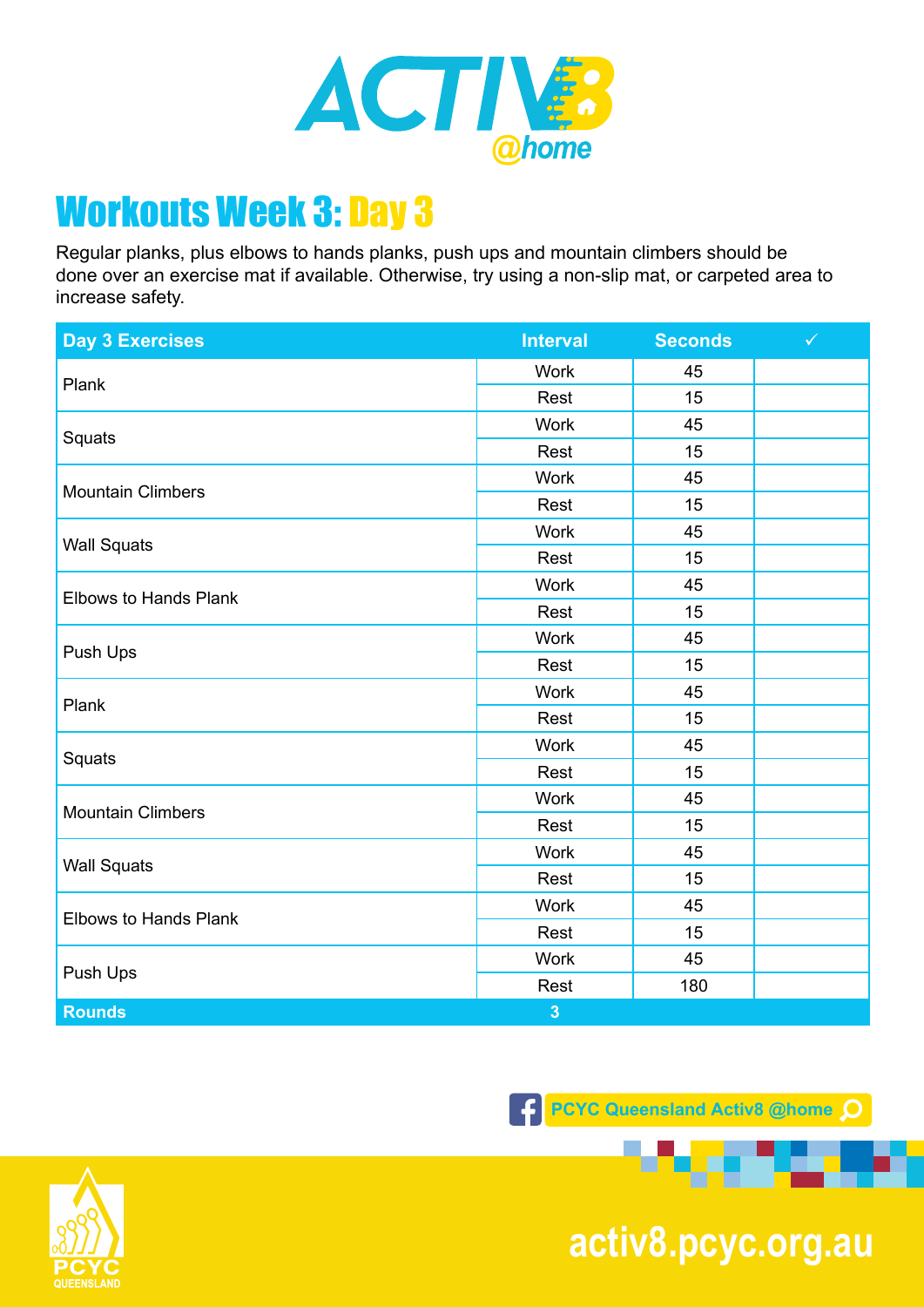

Take a break from your HIIT workouts today, in preparation for your longer work intervals tomorrow!

Can't wait to keep training? Check out the **PCYC Queensland Activ8 @home Facebook Group** for daily challenges, innovative exercise ideas and fitness inspiration!



**pcyc.org.au activ8.pcyc.org.au**

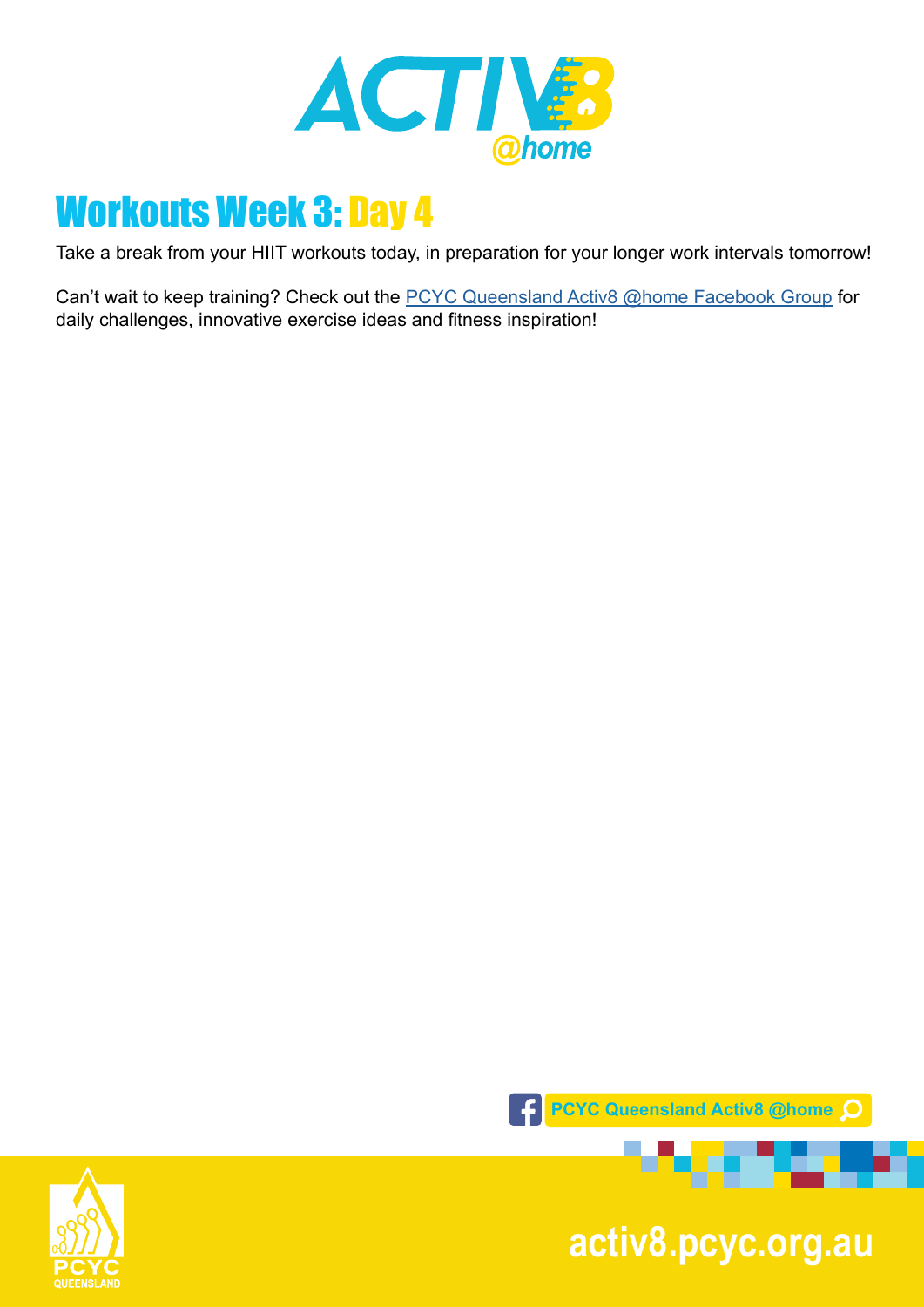

Ensure you wear appropriate running shoes when performing shuttle runs and skipping, to prevent injury. If you don't have a skipping rope handy, try air skips instead.

| <b>Day 5 Exercises</b>       | <b>Interval</b> | <b>Seconds</b> | $\checkmark$ |
|------------------------------|-----------------|----------------|--------------|
| 10m Shuttle Runs             | <b>Work</b>     | 120            |              |
|                              | Rest            | 60             |              |
| <b>Skipping or Air Skips</b> | <b>Work</b>     | 120            |              |
|                              | Rest            | 60             |              |
| 10m Shuttle Runs             | <b>Work</b>     | 120            |              |
|                              | Rest            | 60             |              |
| Skipping or Air Skips        | <b>Work</b>     | 120            |              |
|                              | Rest            | 60             |              |
| 10m Shuttle Runs             | <b>Work</b>     | 120            |              |
|                              | Rest            | 60             |              |
| Skipping or Air Skips        | <b>Work</b>     | 120            |              |
|                              | Rest            | 60             |              |
| <b>Rounds</b>                | $\overline{2}$  |                |              |





**pcyc.org.au activ8.pcyc.org.au**

a ta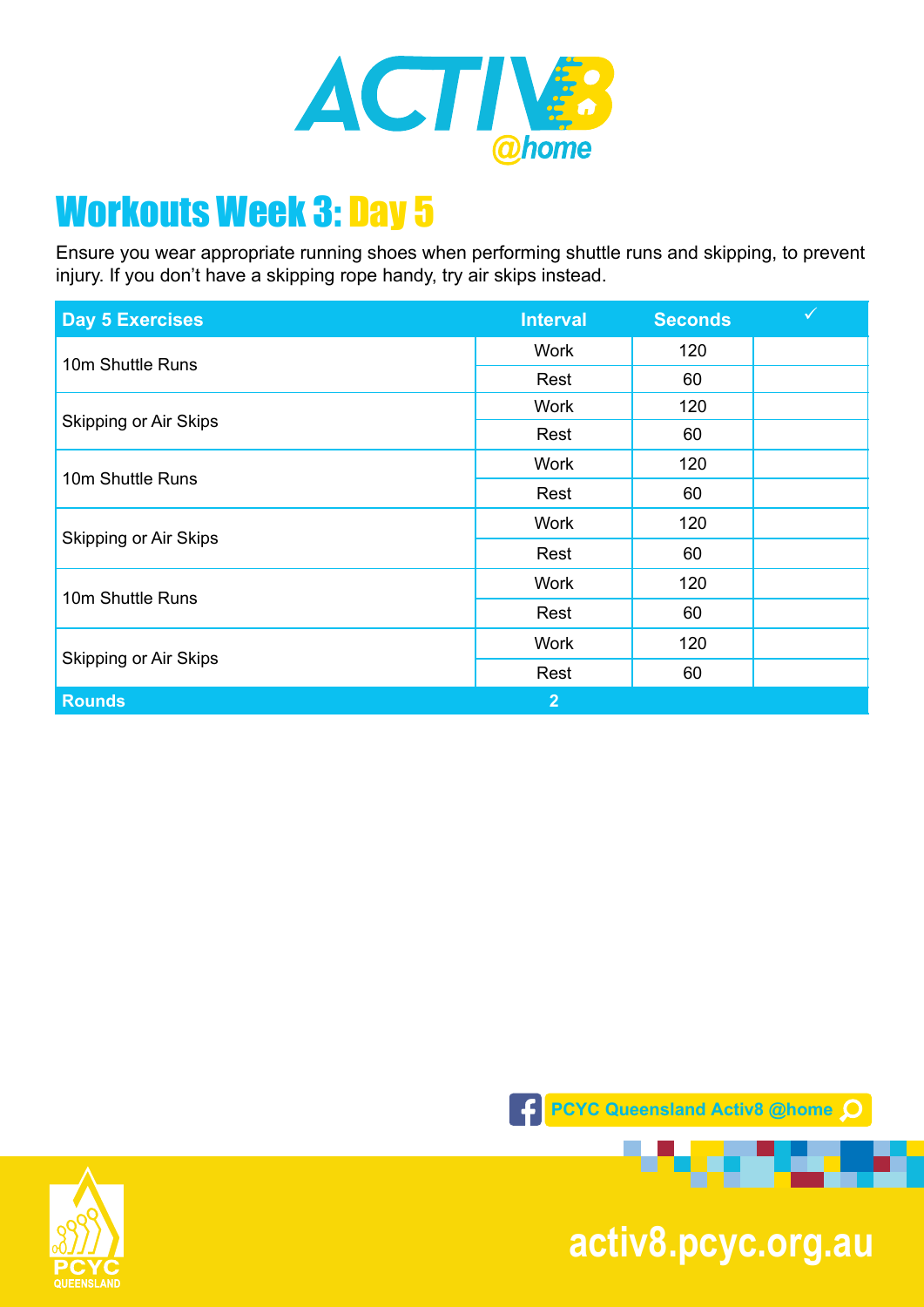

It's a good idea to do some static stretches after several HIIT workouts, to prevent muscle stiffness. your muscles from becoming stiff.

Can't wait to keep training? Check out the **PCYC Queensland Activ8 @home Facebook Group** for daily challenges, innovative exercise ideas and fitness inspiration!